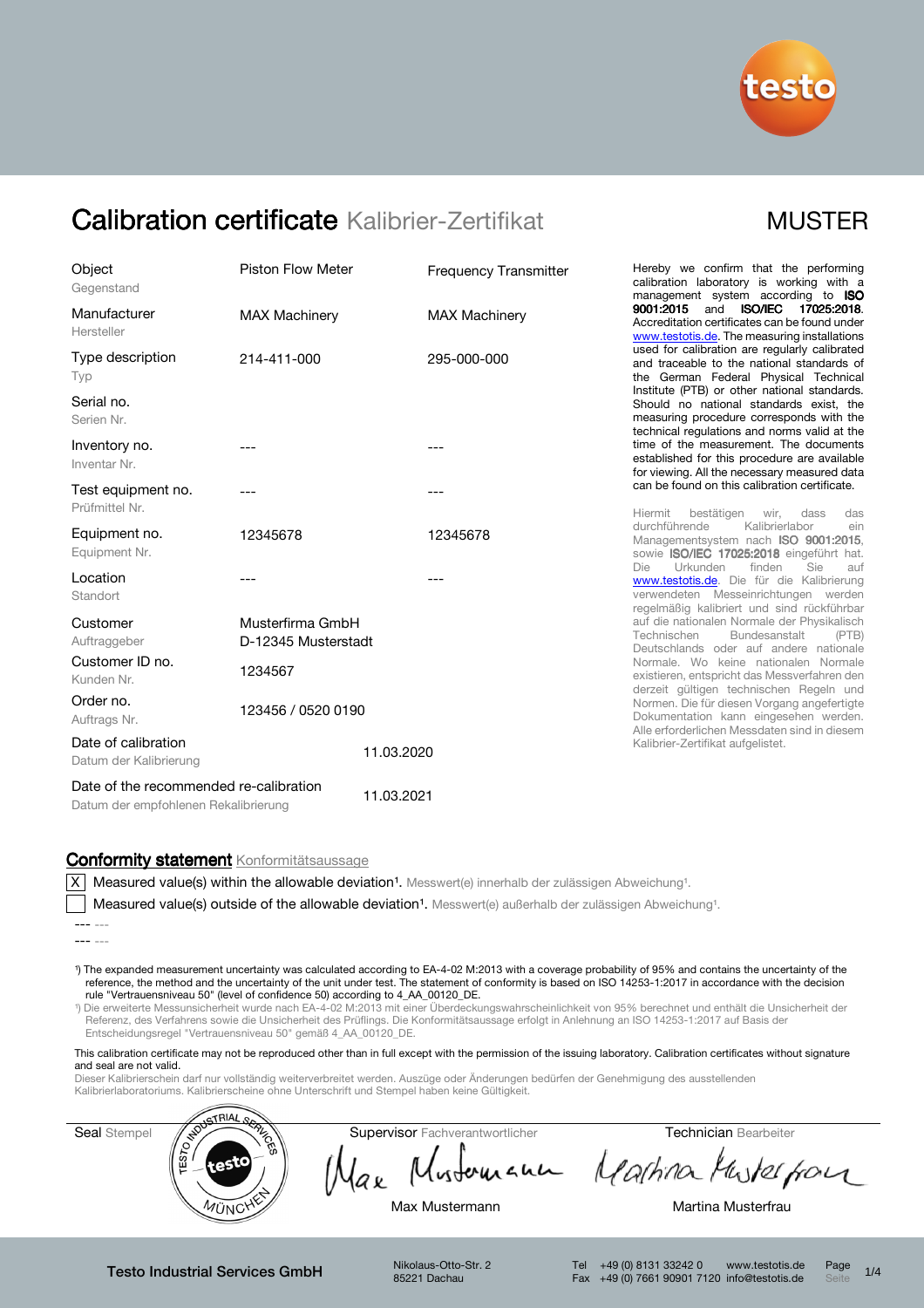

### **Measuring equipment Messeinrichtungen**

| Reference                                                              | Traceability        | Next cal. | Certificate-no. | Ea.-no.  |
|------------------------------------------------------------------------|---------------------|-----------|-----------------|----------|
| Referenz                                                               | Rückführung         | Rekal.    | Zertifikat-Nr.  | Eq.-Nr.  |
| cylinder KKF80 Zylinder KKF80                                          | ISO 2020-03         | 2021-03   | 3493087         | 10900634 |
| <b>DAQ-board</b> DAQ-Karte                                             | 15070-01-08 2020-01 | 2020-07   | E113613         | 10900630 |
| Pt100 temperature sensor - reference Pt100 Temperatursensor - Referenz | 15070-01-01 2020-01 | 2020-07   | T130854         | 10900629 |
| Pt100 temperature sensor - ambient Pt100 Temperatursensor - Umgebung   | 15070-01-01 2020-01 | 2020-07   | T130864         | 10900631 |
| pressure sensor 016 bar Drucksensor 016 bar                            | 15070-01-08 2020-01 | 2020-07   | D37463          | 10900632 |
| pressure sensor 8001200 mbar a Drucksensor 8001200 mbar a              | 15070-01-08 2020-01 | 2020-07   | D37464          | 12361346 |

Reference certificates are available at www.primasonline.com Referenzzertifikate sind auf www.primasonline.com abrufbar

### Ambient conditions Umgebungsbedingungen

Temperature Temperatur 21,5 °C

### **Measuring procedure** Messverfahren

The calibration was realized according to calibration procedure 4\_AA\_00061\_DE by comparing the display value / electrical output of the calibrated transducer with the current calculation values of a volumetric primary reference based on a piston- / cylinder system and the pressure-, temperature- and viscosity conditions of the calibration medium . The conversion to dm/dt (dV/dt) was calculated by the inclusion of the current density. The measurement uncertainty amounts to 0.08 % (0.12 %) of the measuring value.

Die Kalibrierung erfolgt nach Kalibrieranweisung 4\_AA\_00061\_DE durch Vergleich der Anzeige/des elektrischen Ausgangssignals des zu kalibrierenden Aufnehmers mit den aktuellen Berechnungswerten eines volumetrischen Primärnormals auf Basis eines Kolben/Zylindersystems, und den Druck-, und Temperatur-, und Viskositätsbedingungen des Kalibriermediums. Die Umrechnung auf dm/dt (bzw. dV/dt) erfolgt durch die Einbeziehung der aktuellen Dichte. Die Messunsicherheit beträgt 0,08 % (bzw. 0,12 %) vom Messwert.

### **Measuring conditions** Messbedingungen

| Medium used for calibration<br>Verwendetes Kalibriermedium                             | Oil<br>Öl             |
|----------------------------------------------------------------------------------------|-----------------------|
| Viscosity of fluid used for calibration<br>Viskosität des verwendeten Kalibriermediums | $1,3$ cSt             |
| Density of fluid used for calibration<br>Dichte des verwendeten Kalibriermediums       | 0,762 kg/l            |
| Repeatability during calibration<br>Wiederholbarkeit während der Kalibrierung          |                       |
| Output signal UUT<br>Ausgangssignal KG                                                 | frequency<br>Frequenz |

## **Measuring results Messergebnisse**

| Reference flow<br>rate |                      | middle k-Factor       | Calculated flow<br>rate UUT | Deviation o.r. UUT | Deviation o.r. UUT |
|------------------------|----------------------|-----------------------|-----------------------------|--------------------|--------------------|
| Bezugswert             | <b>Frequency UUT</b> | UUT                   | Berechneter                 | Abweichung v.Mw.   | Abweichung v.Mw.   |
| <b>Durchfluss</b>      | Frequenz KG          | mittlerer K-Faktor KG | Durchfluss KG               | KG                 | KG.                |
| I/h                    | Hz                   | D/I                   | I/h                         | I/h                | %                  |
| 0,6033                 | 14,862               | 89314,555             | 0,5991                      | $-0.0042$          | $-0.698$           |
| 1,3378                 | 33,246               | 89314,555             | 1,3401                      | 0,0022             | 0,167              |
| 2,8786                 | 71,632               | 89314,555             | 2,8873                      | 0,0087             | 0,303              |
| 6,0438                 | 150,385              | 89314,555             | 6.0616                      | 0,0178             | 0,294              |
| 12,8537                | 320,200              | 89314,555             | 12,9063                     | 0,0526             | 0.409              |
| 26,9246                | 671,627              | 89314,555             | 27,0713                     | 0,1467             | 0,545              |
| 61,6298                | 1537.983             | 89314.555             | 61,9915                     | 0.3617             | 0.587              |
| 130.7012               | 3264.039             | 89314.555             | 131,5636                    | 0,8624             | 0.660              |
| 277,6847               | 6931,570             | 89314,555             | 279,3906                    | 1,7059             | 0.614              |
| 599,4888               | 14976,836            | 89314.555             | 603.6710                    | 4,1823             | 0,698              |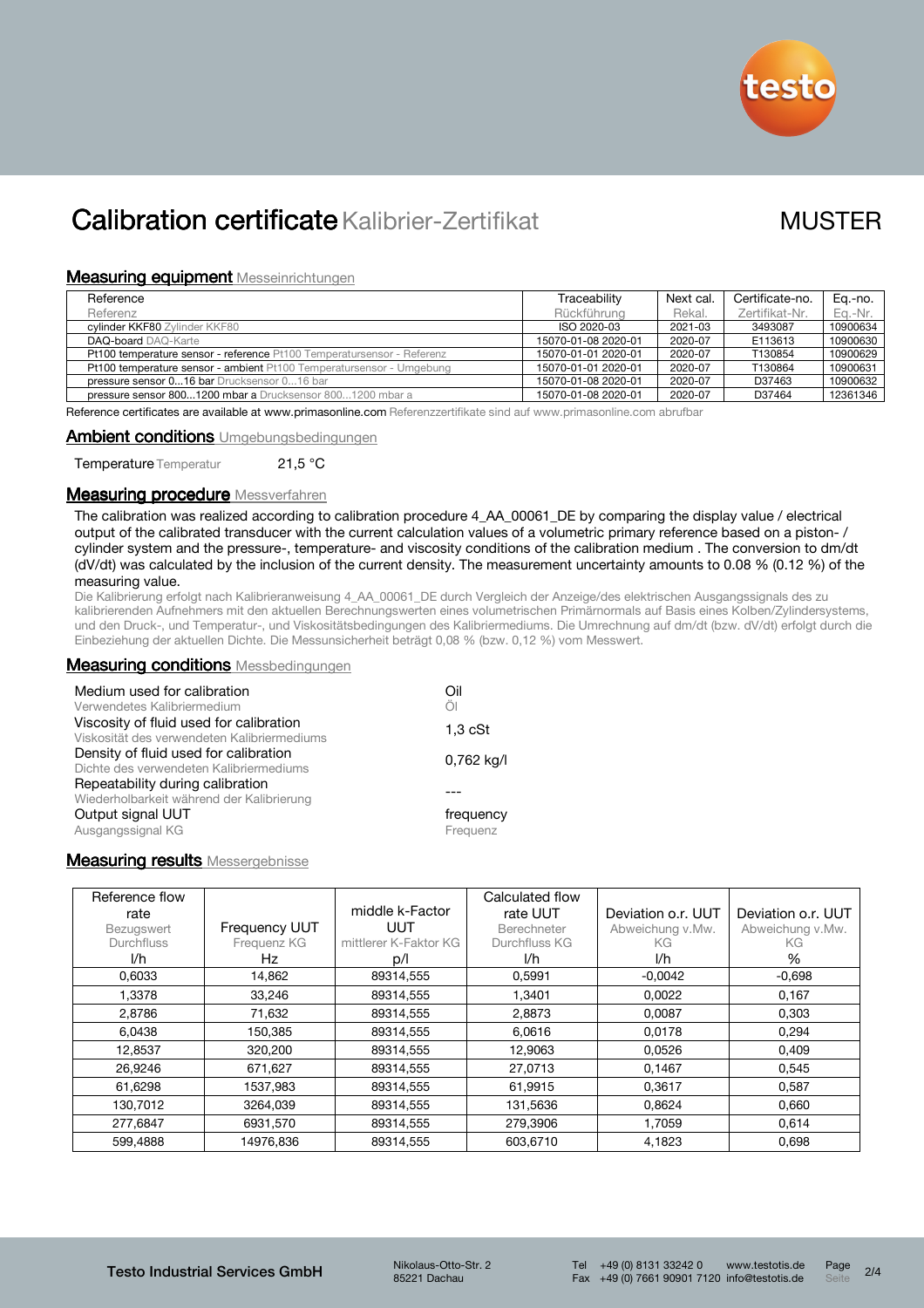

| Measurement<br>uncertainty $(k=2)$<br>Messunsicherheit $(k=2)$ | <b>Viscosity UUT</b><br>Viskosität KG | Freg./Visc. UUT<br>Freq./Visk. KG | <b>Temperature UUT</b><br>Temperatur KG | K-factor UUT<br>K-Faktor KG |
|----------------------------------------------------------------|---------------------------------------|-----------------------------------|-----------------------------------------|-----------------------------|
| I/h                                                            | cSt                                   | Hz/cSt                            | °C                                      | p/l                         |
| 0.0005                                                         | 1.215                                 | 12,230                            | 21,69                                   | 88691,464                   |
| 0.0011                                                         | 1.215                                 | 27,370                            | 21,72                                   | 89464.108                   |
| 0.0023                                                         | 1,215                                 | 58.978                            | 21,73                                   | 89585.114                   |
| 0.0048                                                         | 1,215                                 | 123,819                           | 21,73                                   | 89577,011                   |
| 0.0103                                                         | 1.215                                 | 263,637                           | 21,73                                   | 89679,829                   |
| 0.0215                                                         | 1,215                                 | 552.984                           | 21,73                                   | 89801,111                   |
| 0.0493                                                         | 1,215                                 | 1265.956                          | 21,71                                   | 89838.669                   |
| 0.1046                                                         | 1.215                                 | 2685,997                          | 21,69                                   | 89903.856                   |
| 0.2221                                                         | 1,215                                 | 5703,263                          | 21,68                                   | 89863,247                   |
| 0.4796                                                         | 1,216                                 | 12317,895                         | 21,65                                   | 89937.646                   |

Special remarks Besondere Bemerkungen

Allowed deviation according to the manufacturer: +/- 0,2% o.r. (at 3 cP) Zulässige Abweichung gemäß Hersteller: +/- 0,2% v.Mw. (bei 3 cP)